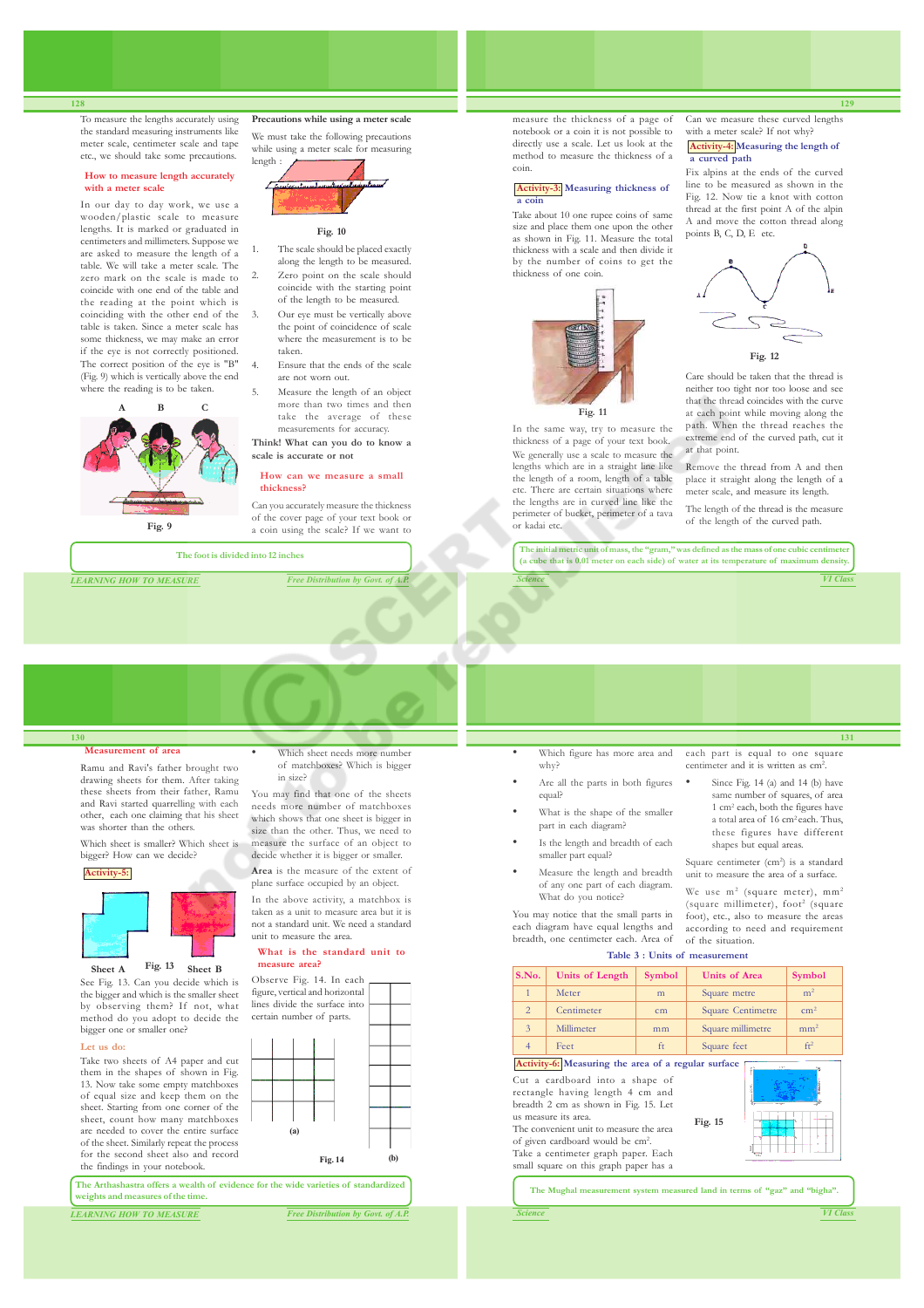side equal to 1 cm. The area of each small square on this graph paper is 1 cm<sup>2</sup> .

Place the cardboard on the centimeter graph paper (Fig. 15) and draw its outline with the help of a sharp pencil. Now remove the cardboard and mark the shape as PQRS. Count the number of squares inside the outline. The number of squares is 8.

Area of the cardboard is equal to the area covered by PQRS on the graph paper.

- Area of PORS  $=$  Total area of unit squares inside the PQRS
	- $8 \times$  area of 1
	- unit square  $=$  8  $\times$  1cm<sup>2</sup>
	- $8 \text{ cm}^2$

In this case, the cardboard we used has a regular shape - rectangle.

• Can you relate the measured area

## to some formula of finding area? **Activity-6: Measurement of irregular plane surface**

Let us find out the area of a surface, say a banana peel or a leaf, which has irregular shape. Place the leaf on a graph paper as shown in Fig. 16. Mark the

boundary of the piece of leaf on the graph paper with a pencil. Now remove the leaf to find the outline or boundary of the leaf on graph paper.



#### **Fig. 16**

Count the number of complete squares (each of 1 cm<sup>2</sup> area) inside the boundary. Also count those squares, inside the boundary, which are half or greater than half. Add this to the number of complete squares.

This total number of squares inside the boundary gives the area of the leaf. If there are 'n' squares inside the boundary, the area of the leaf becomes n cm<sup>2</sup>.

Neglect those squares, inside the boundary, which are less than half. This process will gives us the value of

- area which is close to the actual area. • How can you use the graph paper
- to get a more accurate answer?

**The Republic of India adopted the metric system on April 1, 1957.**

*LEARNING HOW TO MEASURE Free Distribution by Govt. of A.P.*

**Measurement of volume**

• How do you find the volume of a solid?

Mrs. John is constructing a house. She needs sand and enquired about prices. The supplier informed her that two tractor loads of sand costs Rs. 4000/ and one lorry load of sand costs about Rs. 4000/-.

- Which deal is cheaper for Mrs. John? A lorry or a tractor?
- How can you decide which load has more quantity of sand?

To decide the quantity contained either in a lorry or tractor, we need to know the volume of the body of lorry as well as that of the body of tractor.

**Volume** is a measure of the extent of space occupied by a body.

#### **Measurement of volume of liquids**

- How can you measure the volume of kerosene?
- How do you decide the volume of milk?

We use some measuring cylinders to measure the volumes of liquids such as kerosene, milk, oils, water, etc. The volume of liquids is expressed in liters (l) or milliliters (ml)

**Measuring cylinder** It is cylindrical in shape,  $\infty$ with graduations marked ۵Ä on its body. Measuring  $\overline{x}$ cylinders are available in 64 different sizes. They are  $\bar{50}$ used in laboratories to ەنە measure a certain volume  $\overline{30}$ of a liquid and to  $\mathfrak{z}_0$ measure milk, oils, etc by shop keepers. We can fill - 10 it with the liquid to be measured and then read **Fig. 17** the marking at the lowest point of the concave surface of liquid. We must bring our eyes in line with this level of liquid and then read it.

Apart from measuring the volumes of liquids, we also measure the volumes of solids, for example, loose solids like sand, clay, and ready mix of cement.

- What is the standard unit of measuring the volume of solids?
- Are you able to measure the volume of loose solids?
- How can you decide a standard unit of volume of a solid?

Look at Fig. 18. There are certain number of identical cubes of length, breadth and height 1 cm each, and a cardboard box of length 3 cm, breadth 2 cm, and height 2 cm.

**The distance travelled by Aeroplane or Ship per hour is measured by knots or nautical miles. 1 Knot is equal to 1.852 Km/h.**

**135**

**133**

## Now tie a small irregular solid (stone) with a fine cotton thread. Put the solid

gently into the water in the cylinder so that it is completely immersed in water.

cylinder rises as the



- Meter scale is a standard instrument to measure length.
- Meter is the standard unit for measuring length. Larger distances can be measured in kilometers.
- Area is a measure of the extent of the plane surface occupied by an object.
- Generally we measure area in square meters or square centimeters etc.
- Volume is a measure of the extent of space occupied by a body.
- Volume of solids is measured in cubic meters, cubic centimeters, etc.
- Volume of liquids is measured in liters or milliliters.

 $1 \text{cm}^3 = 1 \text{ml}$ 

## **Improve your learning**

- What is the smallest distance that you can measure with a centimeter scale?
- 2. Are we able to measure the thickness of a metal wire using a scale? Explain.

**1 mile is equal to 1.61 kms**

*LEARNING HOW TO MEASURE Free Distribution by Govt. of A.P.*

What changes do you notice in the water level of the cylinder?

You may notice that the level of water in the measuring

stone displaces water equal to its own volume. Record the new volume of water.

Let us assume that it is "b" ml. Now the volume of stone will be

the difference between the second volume and the first volume i.e volume of the stone  $=(b - a)$  cm<sup>3</sup>.

**Fig. 20**

#### Keywords

Measure, standard unit area, volume, regular surface, irregular rectangular measuring cylinder, graph paper

#### **What we have learnt**

We use some conventional ways like hand-span, foot - span, cubit, etc. for rough measurements in our daily life.

**Astronomers use a method called parallax to measure the distance to some stars**



**134**



Place three cubes in a line so as to cover the entire length. Along the side of this line, place another line of three cubes so as to completely cover the base of the box (Fig. 19). How many cubes have

How many cubes do you need to cover the entire empty space in the box?



Place more cubes over this set of blocks; cubes occupying the rectangular box.

- How many cubes occupy the rectangular box?
- Can you gusses volume of rectangluar box.

Since each cube has measurement of 1

#### cm length, 1 cm breadth, and 1 cm height, the volume of one cube is equal to 1cm x 1cm  $x = 1$ cm<sup>3</sup> which is known as 1 cubic centimeter and written as 1 cm<sup>3</sup> . Cubic centimeter is a standard unit for measurement of volume of solids.

you used so far?



so that the total space is occupied by the blocks. Calculate the number of

- 
- 



cardboard box =  $12 \times 1$  cm<sup>3</sup> =  $12$  cm<sup>3</sup>. However, if we multiply length, breadth and height, it would be  $3 \text{ cm} \times 2 \text{ cm} \times 2 \text{ cm} = 12 \text{ cm}^3$ Therefore, we can say volume of a box<br>= length  $\times$  breadth  $\times$  height

Therefore the volume of the rectangular cardboard box is equal to the total number of cubes occupying it. Therefore volume of rectangular

#### **Do you know?**

You must have noticed that the volumes of liquids are written in ml while those of solids are written in cm<sup>3</sup> . Do you know the relation between these two units. The two units are related as follows :  $1 \text{ ml} = 1 \text{ cm}^3$ 

### **Measurement of volume of irregular solids using a measuring cylinder**

Take a measuring cylinder and fill almost half of it with water. Record the volume of water (Fig. 20). Let us assume it is "a" cm<sup>3</sup> (or "a" ml).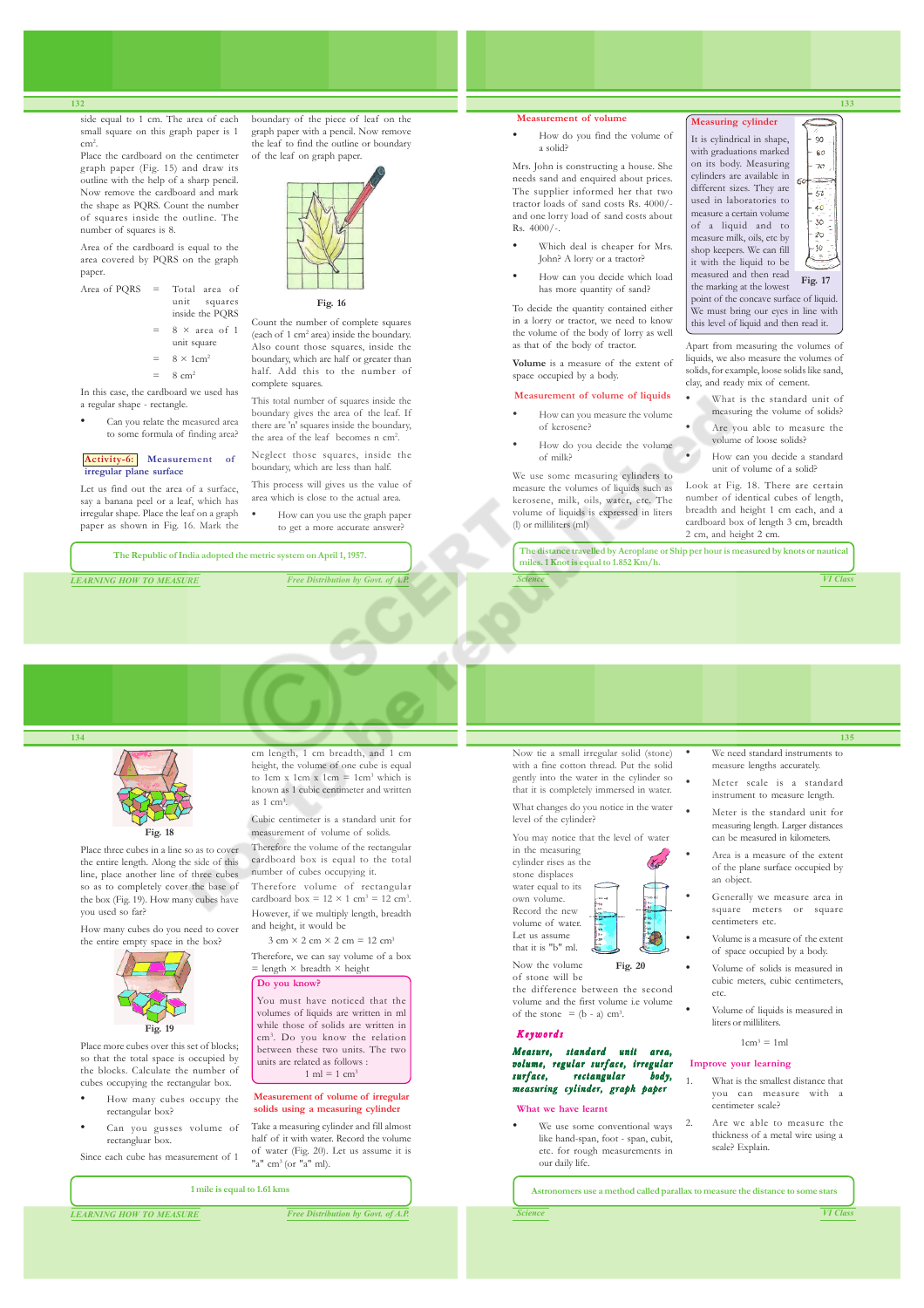### 3. A school hall measures 20 m in length and 15 m in breadth. Find its area.

4. Ramu's father had a rectangular plot of length 60 ft. and breadth 50 ft. He built a house occupying length 40 ft. of the plot and breadth 40 ft. and in the remaining area he planned a garden.

Can you help Ramu to find out the area of his garden?

5. Match the following :

| a) | A liter      | $_{1}$             | $10000 \text{ m}^2$ |
|----|--------------|--------------------|---------------------|
| b) | A meter      | $\overline{ii}$    | $1000$ ml           |
| c) | A Kilometer  | $\overline{111}$ ) | $100 \text{ cm}$    |
| d) | A Centimeter | iv)                | $1000$ m            |
| e) | 1 hectare    | V)                 | $10 \text{ mm}$     |

- 6. Milliliter is a unit for measuring \_\_\_\_\_\_\_\_\_\_\_
- For measuring long distances we can use \_\_\_\_\_\_ as a unit.
- 8. What method will you adopt to measure the volume of a banana? Explain?
- 9. Identify incorrect statements among the following and rewrite them with necessary corrections :
- a) One square meter is equal to 100 square centimeters.
- b) The appropriate unit for reporting the volume of a cylindrical rod is cm<sup>2</sup>.
- c) The appropriate instrument to measure the thickness of a 25 paisa coin is a tailor's tape. d) A measuring cylinder can directly measure the volume of solids.
- 11. How will you measure the area of your palm using graph paper? Explain.
- 12. Measure the volume of "Kalakanda" (sugar crystal) and piece of "Patika" (alum). Record your measurements in table 4.
	- Ask your friends to measure volumes of the same pieces of Kalakanda and Patika and record the values.

**Nanometer - A metric unit which equals to a 1/1,000,000,000 of a meter**

*LEARNING HOW TO MEASURE Free Distribution by Govt. of A.P.*

**Table 4**

|                | S. No. Name of the student Volume of Kalakanda Volume of Patika |  |
|----------------|-----------------------------------------------------------------|--|
|                |                                                                 |  |
| $\overline{2}$ |                                                                 |  |
| 3              |                                                                 |  |
|                |                                                                 |  |

- Are all the values of volumes of Kalakanda equal?
- Are all the values of volumes of Patika equal?
- If not, state the possible reasons.
- 13. A carpenter who makes wooden furniture, needs acquaracy in measurments. Do you ever notice how he measures? How whould you appreciate him.
- 14. Make a visit to panchayat office collect information how VRO measure areas of agricultural lands in your village. Prepare a questionaire for this.
- 15. Collect any invitation card with envolpe. Find out the difference between the measurments of card and cover. Write down the process that you follow.
- 16. The distance between numbers in a clock is accurately same. List out the things that you observe in your surroundings with accurate distance between them.
- 17. Try to imagine the area of CD, sim card, mobile phone then find out the area of the above by using graph paper. Compare the values of your guess with graph paper measurment. Which thing is closely related to your guess?

\* \* \* \* \*

*Science VI Class* **Computer memory is measured by Bites, Kilobyte (KB), Megabyte (MB), Gigabyte (GB) and Terabyte (TB)**



movements?

and bend our legs, hands and other body parts. We can also rotate some parts of our body Have you ever noticed how we are able to move this way? What parts of our body are responsible for these

Usually, when we have to go a short distance from one place to another, we walk or run. But how do animals like fish, snails, snakes etc. move their body or move from one place to another? Can all animal move their body parts like us?

# **14** *Movements in Animals*

While doing physical exercise we move our body parts in different ways. We lift Let us look closely at some of our own movements.

### **Activity-1: Human body and its movement**

Do the following actions :

Bowl an imaginary ball at an imaginary wicket. Lie down and try to rotate your leg at the hip. Bend your arm at the elbow and your leg at the knee. Stretch your arms sideways, chew some food, bend your arm to touch your shoulder with your finger and try to move other body parts as well. Record your observations in table 1.

**Table 1**

| <b>S.</b><br>No. | <b>Body</b><br>Part | <b>Rotates</b><br>Partially/Completely (Yes/No)                                  | <b>Bends</b> | Lifts<br>(Yes/No) | <b>Moves</b><br>(Yes/No) |
|------------------|---------------------|----------------------------------------------------------------------------------|--------------|-------------------|--------------------------|
|                  | Neck                |                                                                                  |              |                   |                          |
| $\overline{2}$   | Wrist               |                                                                                  |              |                   |                          |
| $\overline{3}$   | Fingers             |                                                                                  |              |                   |                          |
| $\overline{4}$   | Knee                |                                                                                  |              |                   |                          |
| 5                | Ankle               |                                                                                  |              |                   |                          |
| 6                | Toes                |                                                                                  |              |                   |                          |
|                  |                     | The cheetah (Acinonyx jubatus) is one of the fastest mammals found in the animal |              |                   |                          |

**The cheetah (Acinonyx jubatus) is one of the fastest mammals found in the animal kingdom today. (97 km/hr)**

## *MOVEMENTS IN ANIMALS Free Distribution by Govt. of A.P.*

|                |                     |                                                 |              |                   |                          | 139 |
|----------------|---------------------|-------------------------------------------------|--------------|-------------------|--------------------------|-----|
| S.<br>No.      | <b>Body</b><br>Part | <b>Rotates</b><br>Partially/Completely (Yes/No) | <b>Bends</b> | Lifts<br>(Yes/No) | <b>Moves</b><br>(Yes/No) |     |
| 7              | Back                |                                                 |              |                   |                          |     |
| 8              | Head                |                                                 |              |                   |                          |     |
| $\overline{Q}$ | Elbow               |                                                 |              |                   |                          |     |
| 10             | Arm                 |                                                 |              |                   |                          |     |
| 11             | Upper<br>1aw        |                                                 |              |                   |                          |     |

**Muscles**

All these movement are done with the help of certain parts of our body that lie beneath our skin. We cannot see these parts directly but we can get a sense of their movement under our skin. Can you guess the names of these bodyparts?

#### **Do you know?**

We can perform different types of movements with the help of muscles and bones. They are situated inside the body. We can't see and study them like we can see our hair, skin, eyes, nose, ears etc.

Let us study how muscles and bones help in movement. For this, we will try to observe our body carefully so that we can sense these internal parts from outside. We will also take the help of their pictures.

If you observe a cow, bull or horse, walking or running, you can see some fleshy structures moving beneath their skin, usually around the shoulders and

hips. These tender fleshy structures are called **muscles**.

We shall perform a few experiments to find out how these muscles help the various parts of the body to move. We shall also see some of the activities that these muscles perform in the body.

## **Activity-2 : Touch your sholder**

Make a fist with one hand, bend your arm at the elbow and touch your shoulder with the fist. Also touch your upper arm with the other hand, as shown in Fig. 1. Can you feel a swollen region inside your upper arm?

**Snails and slugs travel at speeds that vary from slow (0.013 m/s) to very slow (0.0028 m/s).**

**137**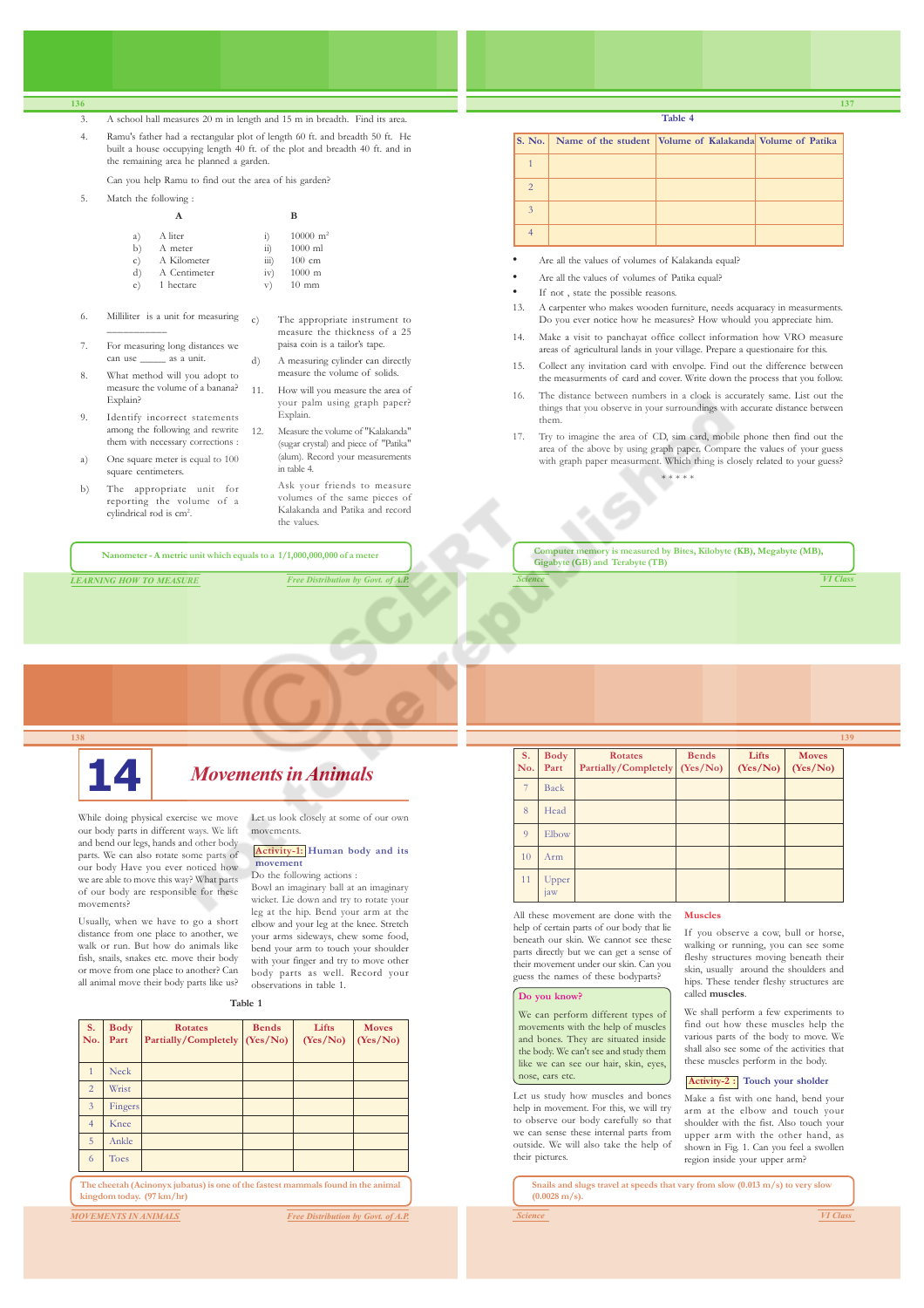

• Could you identify the different muscles that move as you open and close each finger?

Now hold your hand with the palm facing upwards, in the manner shown in Fig. 2(a), and fold and unfold your fingers one by one. Study the moving muscles between the wrist and elbow.

movement of muscle here as well: • Fluttering your eyelashes. Chewing.

- Breathing in and out.
	- Lifting a weight.
- 

**There are more than 2,700 species of snakes in the world**

*MOVEMENTS IN ANIMALS Free Distribution by Government* 

Moving your toes.

**143**

*Science VI Class*

**The smallest bird is the Bee Hummingbird at 2.24 in (5.7cm)**

Almost all our body movements depend on muscles, bones and joints. Expansion and contraction of muscle makes the bone move.Muscles always work in pairs.

**Fig. 4 (c)**

#### **142 Bones**

The different bones of different body parts combine together to form a single structure or system. This structure is called the **skeleton**. It is very intresting to study the skeletal system, and it is funny to think, how we are with our skeleton.



**The average adult male ostrich, the world's largest living bird, weighs up to 345 kgs.**

*MOVEMENTS IN ANIMALS Free Distribution by Govt. of A.P.*

You saw earlier that muscles are joined to the bones to help them move. In the same way, two bones are joined together in a special way by fibres. These fibres are called **ligaments** (Fig. 6). **Thigh bone**

**Fig. 6**



### **Activity-4: Jaw bone**



move his lower jaw up and down as well as sideways. Observe his face carefully.

Did you notice any joint in the bones near his ear?

This is the place where the lower jaw bone is joined to the skull. Press your finger on both sides of your face and spot where you have these joints. These are

## **Activity-5: The clavicle**

Fold one arm and rest it on your waist. Now slowly lift your arm and shoulder together (Fig. 8).



Run a finger of your other hand from just below your neck towards your shoulder. Try and locate a raised bone

**The femur is the longest and strongest bone in the body. It is located in your thigh.**

fixed joints.

**141**

**Fig. 4 (b)**

**Fig. 3**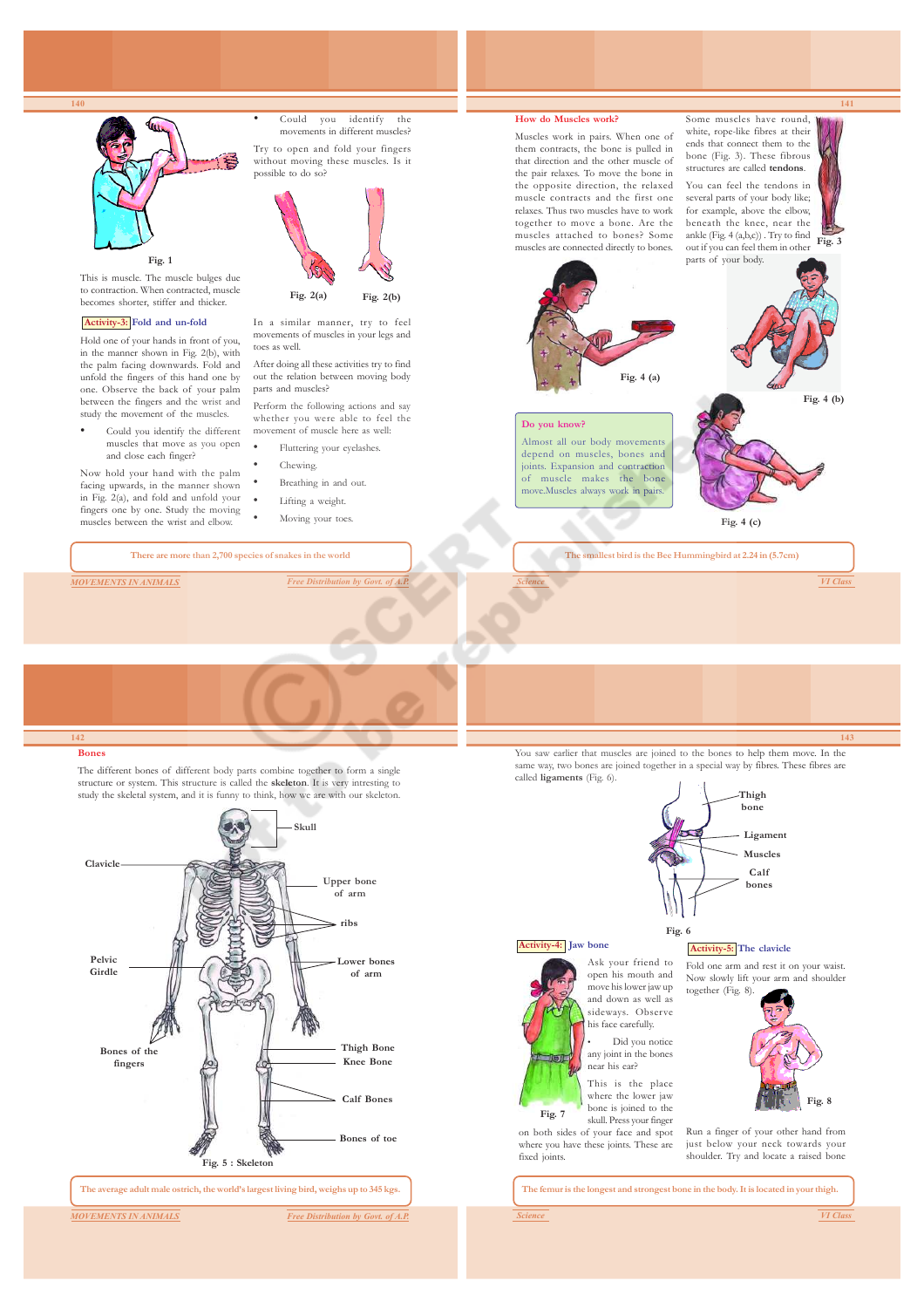there and the one behind it. The raised bone is called clavicle and the bone behind it is the shoulder blade.

There are two bones protruding from the shoulder called shoulder bon



Look at Fig. 9 showing where the clavicle joins the shoulder blade. Now try to locate the joint between the clavicle and shoulder blade.

### **Activity-6: The ribs**

Take a deep breath and hold it for a



**Fig. 10**

Feel your chest bones by gently pressing the middle of the chest. Count as many ribs as possible.

**The average adult heart beats 72 times a minute; 100,000 times a day; 3,600,000 times a year; and 2.5 billion times during a lifetime.**



chest bone and the back bone together to form a box. This is called the rib cage. Some important internal parts of our body lie protected inside this cage. Try to guess what those important parts are.

Ribs are curiously bent and join the

## **Activity-7: Backbone**

Ask your friend to stand up, bend forward at the waist and try to touch his toes with his palms. Run a finger along the centre of his back from below the neck.



A long structure running down the middle of his back is called the backbone (spinal cord). The small bones that make up this backbone are called vertebrae. The spinal cord passes through the vertebrae of the backbone.

#### **Do you know?**

There are 33 separate vertebrae in the backbone of an infant. Later the nine lower vertebrae merge and form a single bone. Can you see how many vertebrae you now have?

#### **Activity-8: Pelvic girdle**

Press the area just below your waist with the fingers of both hands as shown in Fig. 12. Can you feel similarly shaped bones on both sides of your body. This is called pelvic girdle



#### **Fig. 12**

This structure is made of pelvis bones. They enclose the portion of your body below stomach. This is also the part you sit on.



**Skull**

**145**

### **Fig. 13**

The skull is made up of many bones joined together. It encloses and protects the brain. The joints between the skull bones are fused. They are also called fixed joints.

## **Activity-9: Flexible bones-cartilage**

Hold your ear with your fingers, press it and bend it as shown in the Fig. 14. Also touch and feel the tip of your nose.



## **Fig. 14**

Some parts of the ear and nose are soft and others are hard. The hard parts are made up of a structure called cartilage. This is also a bone but it is flexible. Do you find these flexible bones in any other part of your body? Cartilage is present

**The volume of blood pumped by the heart can vary over a wide range, from five to 30 liters per m** 

*Science VI Class*

**147**

#### **146**

in other parts of the skeleton as well, like, between the rib and sternum, between the vertebrae of the spinal cord etc.

## **Activity-10: Different types of joints**

We knew that muscles help move a bone. How does one bone help the other to move? Is there any arrangement between bones? Are ligaments of bones sufficient for body movement? Let us understand diffrent types of joints in our body. Put a meter scale under your arm so that your elbow is in the centre. Ask your friend to tie the scale and your arm together as shown in Fig. 15. Now try to bend your elbow. Is it possible?



Bones can't bend. You have seen that the human skeleton is made up of many bones. What will happen if bones can't move? Bones of our body move in their own way, How is it possible? These bones have joints between them. We can move various parts of our body because of these joints.

There are different types of joints in our body to help us carry out different movements and activities. Let us learn about them.

## **Ball and socket joint**

You will have to make a model to understand how the joint between the shoulder blades and the bones of your arm works. Place a fused bulb inside the half shell of a coconut and rotate it in the way shown in Fig. 16(a).



## **Fig. 16(a)**

A joint made by fitting a ball into a socket is called a ball and socket joint. In this joint, a bone can rotate easily in all directions.



**Hinge joint**

Straighten your arm and hold your elbow in the palm of your other hand.

**According to the Science Museum of Minnesota (SMM), the lungs are the only organ in the body that can float.**

*MOVEMENTS IN ANIMALS Free Distribution by Govt. of A.P.*





**Fig. 17**

body by taking help of Fig. 17.

Identify and list the hinge joints in your head up-down and side to side.

**The small intestine in adults is a long and narrow tube about 7 meters (23 feet) long.**

#### Try and rotate your forearm in all directions at the elbow joint. Is it possible at the elbow as well? No. Why? **Your backbone is a spring** You may have often done the exercise

in which you stand straight up and touch the floor with your palms by bending your body but without bending your knees. You may have also done the exercise in which you have bent your body to the left and right at the waist.

Could you explain what property of the spinal cord enabled you to perform both these exercises?

There is tender and flexible cartilage between the vertebrae of the backbone. This cartilage between the vertebrae helps in rotating the backbone in different directions.



#### **Fig. 18 Neck joint**

Neck joint is different from both the hinge joint and the ball and the socket joint. This joint helps us to move our





Try one more thing; bend your arm towards your shoulder in the opposite direction. Repeat this exercise two to three times. Were you able to bend your arm downward after a limiti Could you move your hand from your elbow in all the direction? Why? Fig. 17 shows a hinge. Where do you find such hinges in your house? Observe how objects attached by these hinges move. Compare these things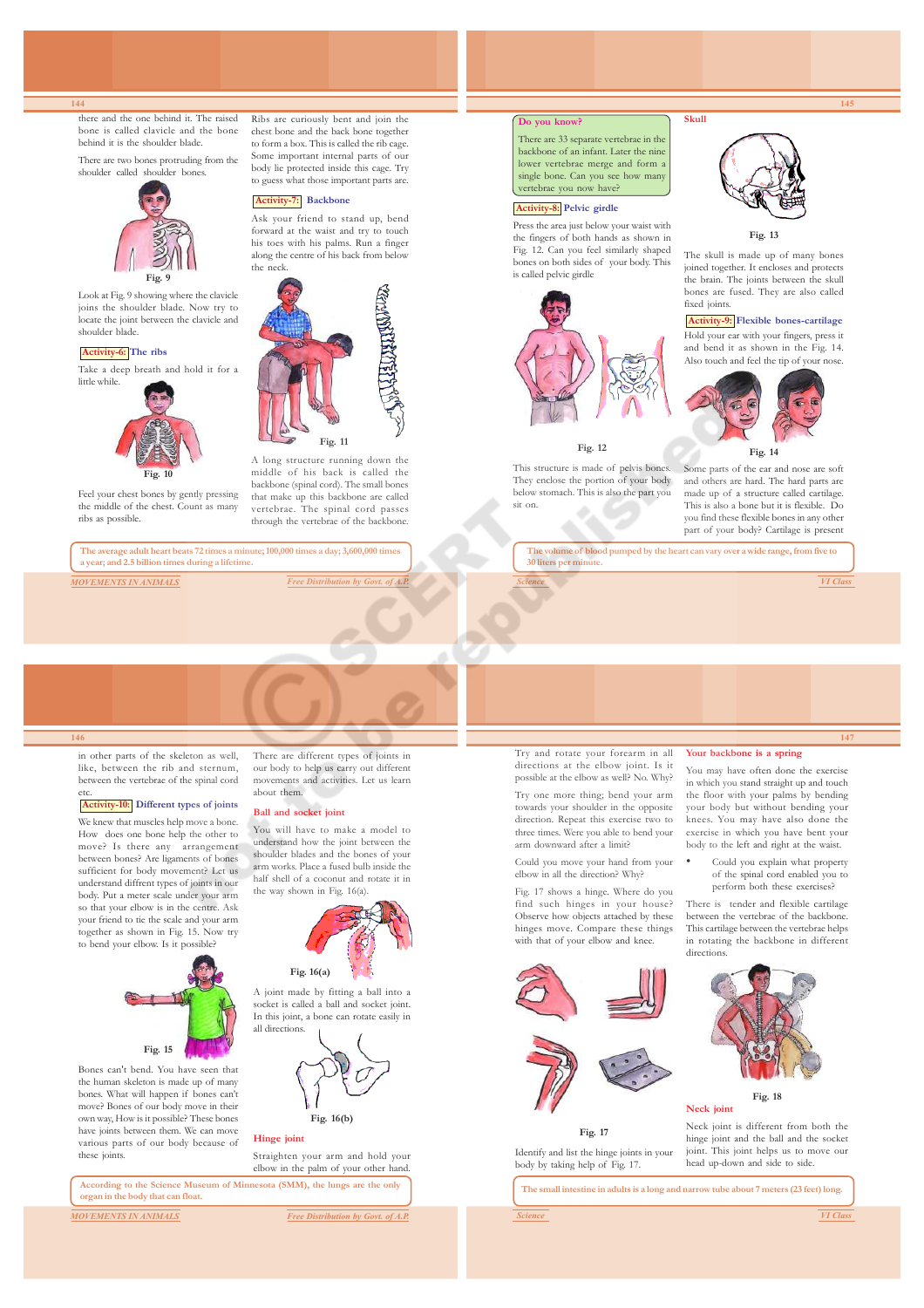But we cannot rotate our head totally. Neck joint is a type of joint called **pivotal** joint.

#### **Fixed joints**

Some joints between bones in our head can't move; such joints are called fixed joints. These joints are fused and seem to be a single bone in the skull. When you open your mouth, you can move your lower jaw. Can you move the upper jaw as well? There is a joint between the upper jaw and the rest of the



head. It is a fixed joint. So you cannot move the upper jaw. **Movements in other animals** We can move our body parts with the help of muscle bones

## and joints. Do all animals have these parts like us? Let us study how animals move.

## **Activity-11: Locomotion**

Lets us see how animals move from one place to another. Fill your observations in table 2.

**Table 2**

| Animal | Body part used for moving | How does the animal move |
|--------|---------------------------|--------------------------|
| Cow    | Legs                      |                          |
| Human  |                           | walks, jumps,            |
| Snake  |                           |                          |
| Bird   |                           | hops, flies,             |
| Insect |                           |                          |
| Fish   |                           |                          |

By analyzing table 2 you will see that different animals use different body parts for moving from one place to another (locomotion).

**The skull is really 22 bones, not one single bone. The skull is also called a cranium.**

*MOVEMENTS IN ANIMALS Free Distribution by Governments* 

#### **Locomotion in fish**

Fish swim in water. Do they swim the same way as humans? What is the difference? What features help fish in swimming and how?

## **Activity-12**

Make a paper boat. Put it in water and push it with narrow end pointing forward (fig. 20.a). Now hold the boat sideways and push it into water from the broad side (fig. 20.b). What did you observe? In which process was it easy to move the boat



#### The body of the fish is streamlined. The shape is such that it allows the fish to move in water easily. The skeleton of the fish is covered with strong muscles. While swimming, muscles make the front part of the body swing towards one side while the tail swings its body towards the opposite side (fig. 21).

This creates a jerk and pushes the body forward. A series of such jerks help the fish swim forward. The tail fins also aid in this movement (Fig. 21).

**149**







Birds fly in the air and walk on the ground. Birds can fly because their bodies are well suited for flying. Their bones are hollow and light. The bones of the hind limbs are typical for walking and perching. Bony parts of the fore limbs are modified to hold muscle of

**Most amphibian species have a life cycle that involves three stages, egg, larva, and adult.**

*Science VI Class*

**151**

## **150**

## flight which is used to move the wings up and down.

**Activity 13:** Observe Hen and Sparrow How do they move? Write your findings about similarity and disimilarities in your note book. **Locomotion in snake**



## **Fig. 23**

Snakes have a long back bone and several muscles. Usually the snake's body curves into many loops. Each loop of the snake gives it a forward push by pressing against the ground. This helps the snake move forward very fast. There are other ways in which snakes move. try to find out about them. Collect those pictures, information and display them on wall magazine

## **Activity-14: Locomotion in snail**

Collect a snail from a garden. Have you seen the rounded structure it carries on it back? Place the snail on a glass plate and watch it, when it starts moving Fig. 24 (b). A thick structure may come out of an opening in the shell. the thick structure is its foot, made of strong muscle. The wavy motions of its foot is the reason why a snail moves slowly.



Don't forget to put back the snail from where you collected it. If you let it go away it will die. You are a student with concern towards bio diversity.

Movement or locomotion is an important function in every living organism. It is very intersting to watch ants running hurriedly in a line, squirrels and monkeys jumping on trees. Try to enjoy watching various locomotions in the animal kingdom.

# Keywords

#### Bones, muscles, ligament, tendon, clavicle, pelvic girdle hinge joint, locomotion, cartilage, ball and socket joint.

#### **What we have learnt**

- The different bones of differents body parts combine together to form a single structure called, skeleton.
- There are different kinds of joints in our body like ball and

**We have 208 bones and over 230 moveable and semi-moveable joints in our body.**

*MOVEMENTS IN ANIMALS Free Distribution by Govt. of A.P.*

socket, hinge, pivotal etc. to help us in performing several activities.

- Bones and muscles help us perform different movements and activities.
- Muscles work in pairs.
- Tendons join muscles to bones.
- Ligaments join one bone to other bone.
- Our backbone works like a spring.
- The joint between upper jaw and skull is fixed joint.

## **Improve your learning**

- 1. Imagine a situation where you have no bone in your body. Describe with reasons, what would happen.
- 2. Try and identify the joints in the body of a goat or a cow. Make a list of these joints.
- 3. What difficulties would you face if your fingers had only a single bone?
- 4. What is a ball and socket joint? How it is different from hinge joint?
- **5. Fill in the blanks and give reasons:**
- 1) Joints of the bone help in the \_\_\_\_\_\_\_\_\_\_\_\_\_ 2) The contraction of the pulls

the bones during movement.

3) The bones at the elbow are joined by a \_\_\_\_\_\_\_\_\_\_\_\_\_\_\_\_\_ joint. **6. Guess who I am**

- i) I am a joint that works like joint of doors and window.
- ii)I help to join two bones.
- iii) Joint between upper jaw and skull. iv) I am a chain of small-small bones
- v) I join bone and muscle
- Collect X-Ray flims and identify which body parts they represent. Write a note on them.
- 8. Prepare a questionaire to take interview of a yoga teacher or PET sir about asanas and exercises.
- 9. Crawlling snake, jumping frog, flying bird are they amazing to you? Why you think so?
- 10. List out the activities that you performed at your home before coming to school. Which joints are involved in each activity.
- 11. "Which joints involved in plucking flowers, making garlands", Ravi's mother asked? What is his answer? 12. What is this instrument? How you
- use this?



**Did you know that humans and giraffes have the same number of bones in their necks i.e. 8?**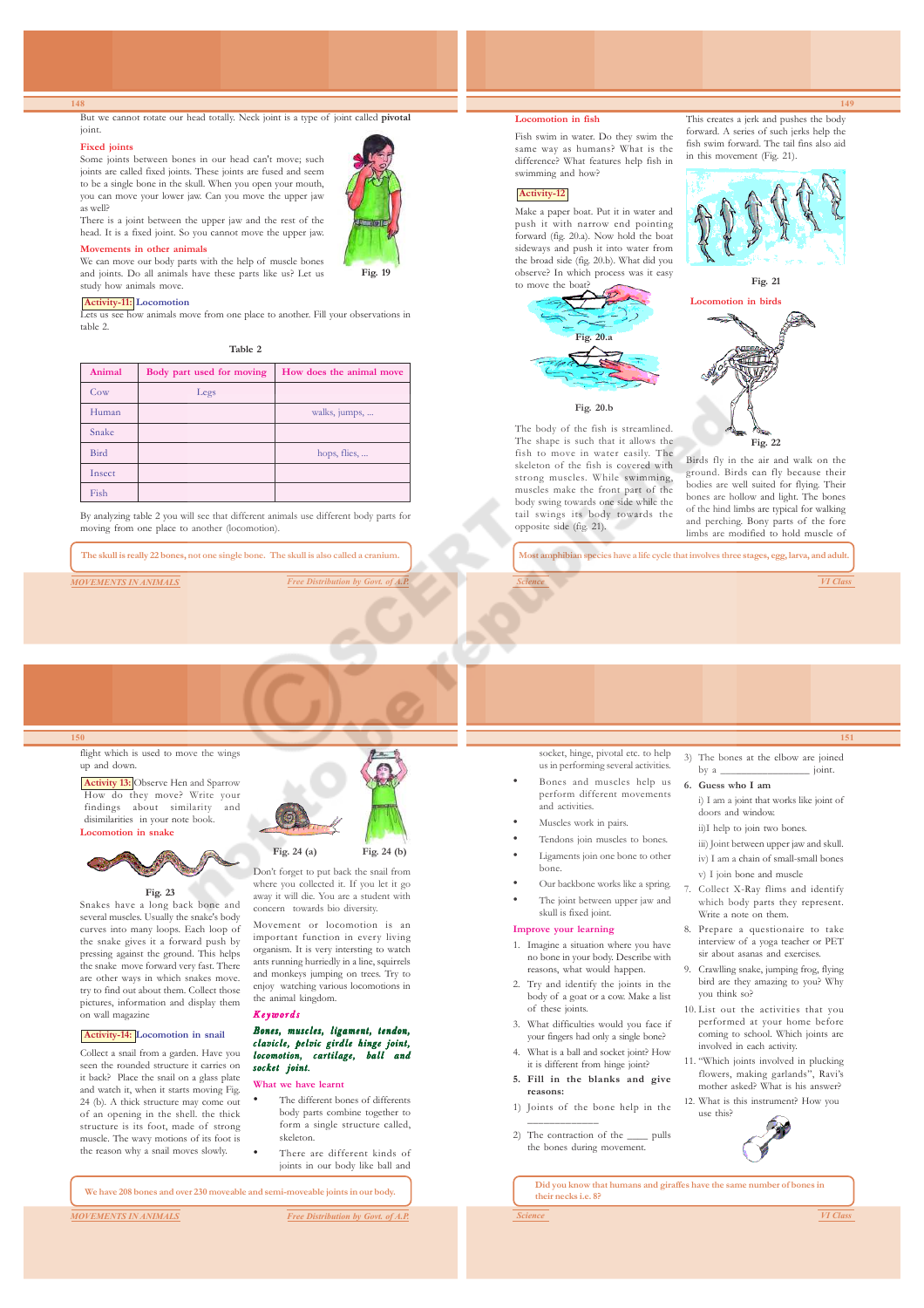

# **15** *Light, Shadows and Images*

object and you?

One day Raju started for his home from school, late in the evening. When he started, he was able to see trees, buildings, animals, buses etc. on the road and on either side of the road. As he kept walking, it started growing dark and soon he was not able to see objects either on the road or on the sides as clearly as earlier. When he reached home, it was already dark. He started doing his homework. Suddenly the power went off. He was not able to see any objects in the room.

Raju started wondering.

- Why am I not able to see the objects clearly when it gets dark?
- Why am I not able to see the objects when power went off?
- How are we able to see the objects in the presence of light?
- Why are we not able to see the objects in the absence of light?

#### **Activity-1: How can we see objects?**

Make your room dark by shutting the door and windows; put on the light. Look at any one of the objects in the

**It takes 8 minutes 17 seconds for light to travel from the Sun's surface to the Earth.**

*LIGHT, SHADOWS AND IMAGES Free Distribution by Govt. of A.P.*

**Fig. 1**

Where does light come from? Which objects give us light? Think and write below :

..............................., ............................... A substance which gives light is known as a light source. Sun, a glowing bulb, lightened candle etc. are some sources of light. Any object which burns or glows acts as a source of light.

..............................., ...............................

- Can you give some more examples for source of light?
- You might have seen your shadow many times
- When did you see it? Is it during day time or at night?

It is our common experience that we see shadows in daytime. Are shadows forme at night? Try to see your shadow in moonlight

on a full moon day. It is also possible to get your shadow at night, in your house, when the electric bulb is on. Is it possible to form shadows when there is no sunlight, bulb or any other light?

What do we need to form a shadow?

We need light to get the shadow of any object.

#### **Activity-2: Do all objects form shadows?**

Try to form shadows of a book, a pen, a duster, a polythene cover, and a glass

plate on the wall of your classroom with the help of a torch.

**153**

Do you find any differences in the shadows of the above objects? Do all objects form shadow?

- Which objects form the shadows?
- ..............................., ............................... ..............................., ...............................
- Which objects do not form shadows? ..............................., ...............................
- ..............................., ............................... Think and write why some objects form shadows? And others do not?

......................................................................... .........................................................................

The substances like paper, plank, wood, iron etc. don't allow light to pass through them. These objects form shadow. These are called **opaque substances.**

The substances like glass and air allow light to pass through them and hence we don't get their shadows. Such substances are called **transparent.**

The substances such as polythene cover and oily paper partially allows the light to pass through them. Their shadows

**Red, green and blue are the primary colours of light. Mixing them in various ways will make all other colours, including white.**

*Science VI Class*

#### **154**

are unclear. These are called **translucent** substances. You have also come across these terms in the chapter on materials.

Observe Fig. 2. Write whether the sheet held by the boy is transparent, translucent or opaque below each of the pictures.



Think, guess and write in table 1 which objects in your classroom and at home form shadows, which do not form shadows and which form an unclear shadow.

**Table 1 Objects which form shadows.**

| Objects which form unclear shadows. |  |
|-------------------------------------|--|
| Objects which don't form shadows.   |  |

Check the above objects in sunlight to verify your guess and make corrections in table 1 if needed. After checking, give your own examples for transparent, translucent and opaque substances.

....................................................................... Thus we see that all objects do not form shadows. Only opaque objects form shadows. We need a source of light and an opaque object to get a shadow.

Opaque Substances : ...

Are sources of light and an opaque object enough to get shadows? Do we need something more?

**When sunlight is intercepted by a drop of water in the atmosphere it gives RAINBOW**

Transparent Substances : ... ....................................................................... Translucent Substances : ......................... .......................................................................

*LIGHT, SHADOWS AND IMAGES Free Distribution by Govt. of A.P.*

## **Activity-3**

Do this activity in a dark room with a torch and a book. Focus the light on the book with a torch as shown in Fig. 3 (keep the distance about 30 cm between the book and the torch).

of the book in the room?



Now put the torch under the book at a distance of about 30 cm (Fig. 4). Where do you find the shadow



(outside) at night. Where are the shadows formed in this situation? Do you see a shadow in open air when the torch is under the book? If not, why?

Do the same activity, in open air

Place a drawing sheet or a plank (Fig. 5) at a distance of 1 m. above the book and try to find the shadow of the book.



## **Fig. 5**

- Do you find the shadow of the book if you remove the sheet?
- What do you understand from the above activity?

We understand that only light and opaque object are not enough to form the shadow of an object. In addition to these, we need a screen. In the above activity, we used a drawing sheet or plank to get the shadow.

**When you turn on a light bulb only 10 per cent of the electricity used is turned into light, the other 90 per cent is wasted as heat.**

*Science VI Class*



The object is visible when there is no obstruction between your eyes and the object. If we keep obstructions like plank or writing pad, they do not allow some thing that is coming from the object to reach us. What is that some thing coming from the object?

room. After that, hold a plank or a writing pad in front of your face. Is the

When we put on the bulb, light falls on the object, bounces from the object and reaches us. We can see an object only when light falls on it and bounces back to our eyes. See Fig. 1 and observe the direction of the arrowheads.



# **155**

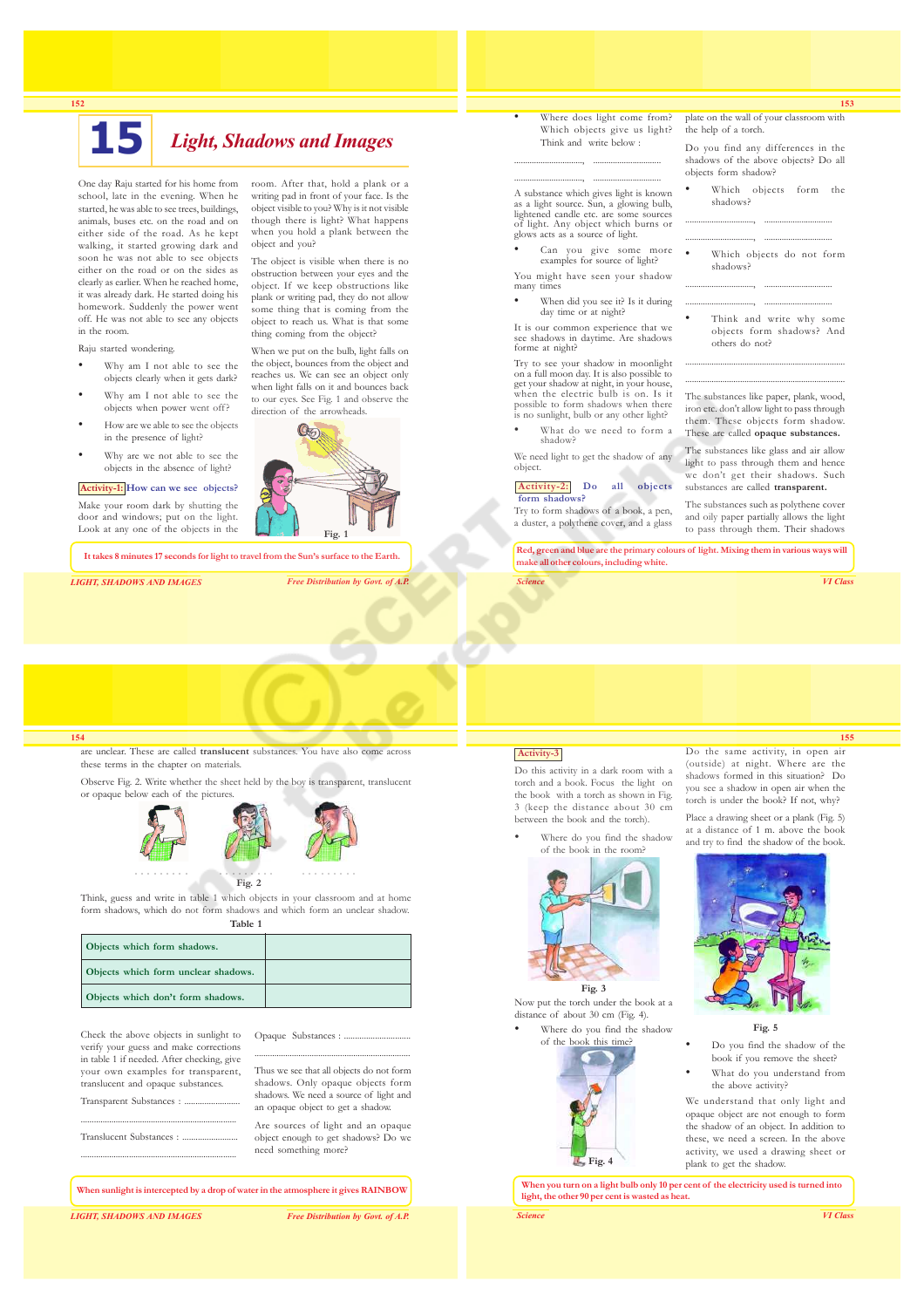In our day-to-day life, we observe many shadows on the surface of the Earth. In all these cases, the earth is the screen.

#### **Do you know?**

Shadow puppetry is one of our traditional recreational activities. In this, some puppets are used to form shadows on a screen and a story is narrated with the help of these shadows. Observe Fig. 6. Try to make puppets and do a shadow puppet show in your school.



#### **Can we guess the object by observing its shadow?**

Observe the shadows given in Fig. 7(a). Guess and write the names of the objects which form the shadows



See the objects in Fig. 7(b) and compare them with the names guessed by you.



*LIGHT, SHADOWS AND IMAGES Free Distribution by Govt. of A.P.*

## What do you find?

Were you able to guess the object correctly in all cases?

You must have wondered when you compared your guesses and the actual objects of which shadows are formed. You may notice that the shadows that look like bird and animal are actually formed by hands. (Try to form similar shadows with your hands.)

- What can you conclude from the above activity?
- Can we guess the object by observing its shadow?

## **Activity-4: Colour of a shadow**

Take four balls of equal size but different colours. Try to form shadow of each ball as shown in Fig. 8. Ask your friend who is facing the screen and not able to see the balls to guess the colour of each ball.



Is your friend able to guess the colour of the ball correctly?

**157**

Is it possible to guess the colour of the object by observing it's shadow? If not why?

Shadow is an area where light is absent. Hence, the shadow is colourless irrespective of colour of the object. We have seen that we can't guess the object by observing it's shadow.

• Can we guess the shape of the shadow that would be formed by an object?

Let us find.

## **Activity-5: Shape of shadow**

Observe the shadows of a book, a pen a duster, a ball and a round plate, one by one, in sunlight. While doing this, rotate the objects to change their positions and observe the changes in shadows. Try to answer the following questions on the basis of your observations :

- Is there any similarity between the shadows of ball and a plate? If yes, what?
- What change do you observe in the shadows formed when you hold the pen horizontally and then vertically?
- What differences do you observe in the shadows when the duster is kept in different positions by rotating it?

**Scientists study the properties and behaviors of light in a branch of physics known as optics.**

*Science VI Class*

**159**

#### **158**

Why are the shapes of the shadows of the same object different when you change the position of the object?

Observe the objects, formation of shadows and the path of light in Fig. 9(a) and 9(b). Similarly, draw the shadows for the objects given in Fig. 9(c, d). Extend the path of light and draw shadow on given screen.



We have drawn arrows in the above figures assuming that light travels like rays that are straight. We can predict the shapes of the shadows only when we consider that light travel as rays along a straight path. In ancient days people by observing the shapes of shadows came to an understanding that light travels in a straight line.

## **Activity-6: Getting different shapes of shadows of a single object:**

Take a rectangular piece of cardboard. Try to form shadows of different shapes by using it. You can do this in the sunlight or with the light from torch. Now, answer the following questions :

**Light takes 1.255 seconds to get from the Earth to the Moon.**

*LIGHT, SHADOWS AND IMAGES Free Distribution by Govt. of A.P.*

- Were you able to make a square shaped shadow?
	- Were you able to make a traingular shadow?
	- Were you able to make a circular shadow?
	- What are the other possible shapes?
	- Why are we getting different shapes of shadows when the object is same?

Because of the straight line path followed by light rays, we can get different shaped shadows for a single object by changing its position. The nature of straight line motion of light can also be understood by pinhole camera.

Have you ever heard of a pinhole camera?

With this camera we can observe a big object through a pinhole. Isn't it interesting? Lets make a pinhole camera.

## **Activity-7: Making a pinhole camera** You will need :

A pvc pipe, about 8 cm in diameter and of length 30 cm.

A pvc pipe, about 7 cm in diameter and of length 20 cm.

One black drawing sheet. oil - 1 ml, two rubber bands, a pin, and

A4 sheet. (If you cannot get pvc pipes, take a thick sheet of paper and roll it to form tubes.

The diameter and length of the tubes should be the same as that given for the pipes.)

Cut a piece of black paper and put it like a cap at one end of the big pvc pipe and fix it with a rubber band as shown in Fig. 10(a). Put the white paper like a cap at one end of the thinner pvc pipe. Fix it with a rubber band as shown in Fig. 10(a). Now make a hole in the

middle of black paper cap with the help of a pin. Put 2 to 3 drops of oil on the white paper cap so that it becomes translucent.

Insert the thin pipe into the big pipe.



Your pinhole camera is ready. Arrange a lighted candle in front of the pinhole of the camera. Move the thinner pipe forward and backward to get a clear<br>picture of the candle on the screen of picture of the candle on the screen  $\frac{1}{2}$ the thin pipe.



**Fig. 10(b)**

**Sunlight can reach a depth of around 80 metres (262 feet) in the ocean.**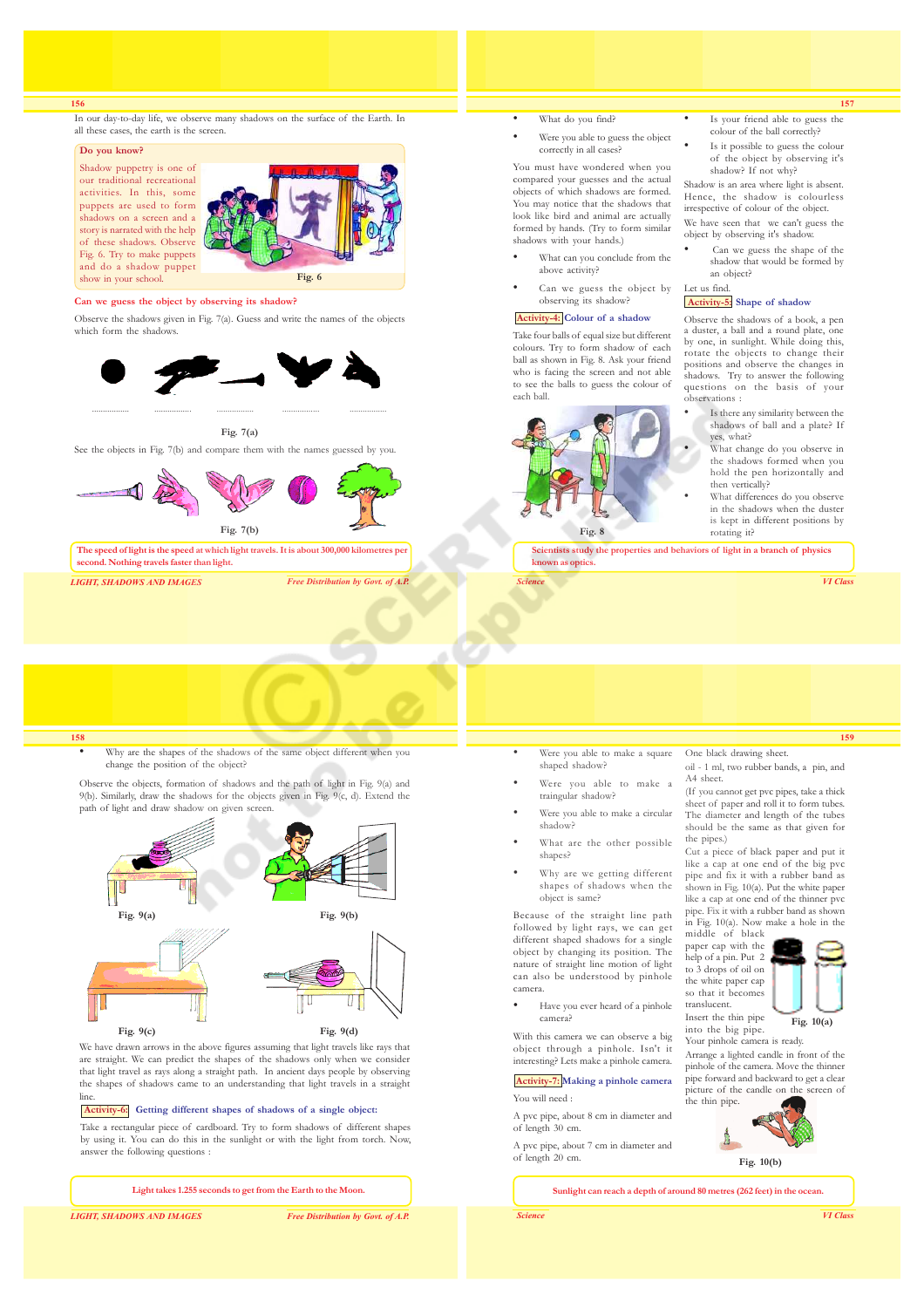This picture is to be observed from the back of the thin pipe (see figure 10b).

What do you see? The flame of the candle appears inverted on the screen. Why is it like that? This is not the shadow of the candle. It is its image.

By observing Fig. 11(a), try to understand how light enters into the pinhole camera. This will explain the reason for inversion of image.



**Fig. 11(a)**

The light from the candle travels straight in all directions from each point of the flame of the candle. But only the light coming in some particular directions can enter into the camera through its pinhole.

Light which comes from the point at the top of the flame goes straight towards the bottom of the screen and light which comes from the point at the bottom of the flame goes straight towards the top of the screen, as shown in Fig. 11(a). In this way, the light coming in a particular direction from each point of the flame, will be able to enter into the pinhole, and light going in other directions is blocked by the black sheet.

This leads to the formation of an inverted image.

The formation of inverted image on the screen of the pinhole camera explains that light travels in a straight line.

Now look at a tree through the pinhole camera as shown in figure 11(b).



What do you see?

We get the full image of the tree in the pinhole camera. But when we put a candle in front of the pinhole camera, we get the image of the flame only. Why is it so?

- Predict what would happen if we make two pin holes in the camera? Try it and write down your observations in your notebook.
- Did your predictions match with your observations?

## **Activity-8: Fun with a magnifying lens**

Take a magnifying lens and try to form an image of a tree on a white drawing sheet.

**The white light from the sun is a mixture of all colours of the rainbow.**

*LIGHT, SHADOWS AND IMAGES Free Distribution by Govt. of A.P.*

## What do you observe in the image formed on the sheet? The image on the white drawing sheet is inverted. Isn't it? What difference do you notice between the images formed through the pinhole camera and through the magnifying glass? You may notice that the image formed through the magnifying lens is clearer

than that formed with a pinhole camera.

## **Diffrence between Image and Shadow:**

We see our face in the mirror everyday. Is this picture in mirror a shadow or an image? How did you decide that? We know that shadows are not coloured but an image has colours that are same as that of the object. Also, a shadow shows only the outline of the object but an image shows the complete object as

it is, just like a photograph. Can you find any other differences or similarities between shadows and images? Write in your note book.

Can you show the diffrence of a shadow and an image through a drawing? Draw the shadow and image of the

object shown in Fig. 12 **Fig. 12**  **Activity-9: Observe the Reflection**

**161**

Make your calss room dark by closing doors and windows. Ask one of your friends to hold a mirror in his hand. Take a torch and cover its glass with a black paper leaving only slit in the middle. Now switch on the torch and adjust it so that light falls on the mirror in your friend's hand. Ask your friend A to adjust the mirror so that the patch of light falls on another friend standing in front of him at some distance. (see Fig. 13).



**Fig. 13**

What do you observe from the above activity?

When light falls on any object, it rebounds back. This is called **reflection**.

Ask your friend A to cover the mirror

light in your daily life? Write few

object around us if light does not get reflected. How do you appreciate this property of objects? 13. Can we use a plain mirror as a rear view mirror? If not why? 14. A mirror is kept on the wall of your room. Your friend is sitting on a chair in that room. You are not visible to him in the mirror. How do you adjust your place so that you are visible to your friend in the mirror? Explain. 15. Why do we get shadows of different shapes for same object? 16. What are the diffrences between a shadow and an image? 17. Malati noticed changes in lengths of her shadows during the day time. She got some doubts about this. What could be those doubts?

examples.

**Laser is also a kind of light. Lasers are used to destroy and kill tumours and many other purposes.**

*Science VI Class*

## **162**

with a book. Now switch on the torch and focus it on the book. Can you see the patch of light on your friend? Why? Did the light that fell on the book not get reflected? We know that we can see the objects only after light is reflected from them, as mentioned in activity 1.

If light falls on any object, it is reflected back . But we see reflected light, as if from a source, only when it falls on the objects like mirror.

**Precaution:** You can reflect sunlight using mirrors and play with it. But make sure that the reflected light does not enter your eyes.

#### Keywords

Light, sources of light, shadow, transparent substances, translucent substances, opaque substances, pinhole camera, image, reflection

**What we have learnt**

- We need light to see objects. • A substance which gives light is known as a source of light.
- Shadows are formed when opaque objects obstruct the path of light.
- In addition to light and object we also need a screen to obtain the shadow of an opaque object.
- Colour of objects cannot be determined by looking at their shadows.
	- **Sundials use shadows to tell the time.**

*LIGHT, SHADOWS AND IMAGES Free Distribution by Govt. of A.P.*

## Light travels in a straight line.

- Light gets reflected when it falls on any object. People came to an understanding
- that light travels in a straight line by observing the shapes of shadows.
- An image is different from a shadow.

## **Improve your learning**

1. Classify the following objects into transparent, translucent, and opaque :

Cardboard, duster, polythene cover, oily paper, glass, spectacle lens, piece of chalk, ball, table, book, window glass, palm, school bag, mirror, air, water. Which type of materials do you

find more in your surroundings? 2. Hold a glass slab at one and with your hand and stand in sunlight. See the shadows of your hand and glass slab. Explain what you observed.

observed.<br>We can't identify the presence of completly transparent objects even in light. Is it correct or not?

- Support your answer. 4. Why can't we see objects which are behind us?
- 5. If we focus a coloured light on an opaque object, does the shadow of the object posses colour or not? Predict and do the experiment to verfiy your predictions. (Coloured light can be obtained by covering torch

## **Light travels slower through different mediums such as glass, water and air.**

**163**

glass with transparent coloured paper) 6. Between an electric bulb and a 11. Where do you find reflection of 12. We would not be able to see any

- tube light, which forms sharp shadows of objects? Do experiment to find and give the reason.
- 7. What is required to get a shadow
- of a opaque body? 8. How can you explain the straight line motion of the light? 9. Explain what happens if the size of the hole in a pinhole camera is as big as the size of a green gram? Increase the size of the hole in pin hole camera and look at any object with that camera. What do you find? Write reasons
- for that. 10. Draw the shadows in your note
	- book for the objects given below assuming that the light source is exactly above these objects. ĭ П

18. Observe the light source and mark the place where the screens should be kept to get the shadows of the objects given below.

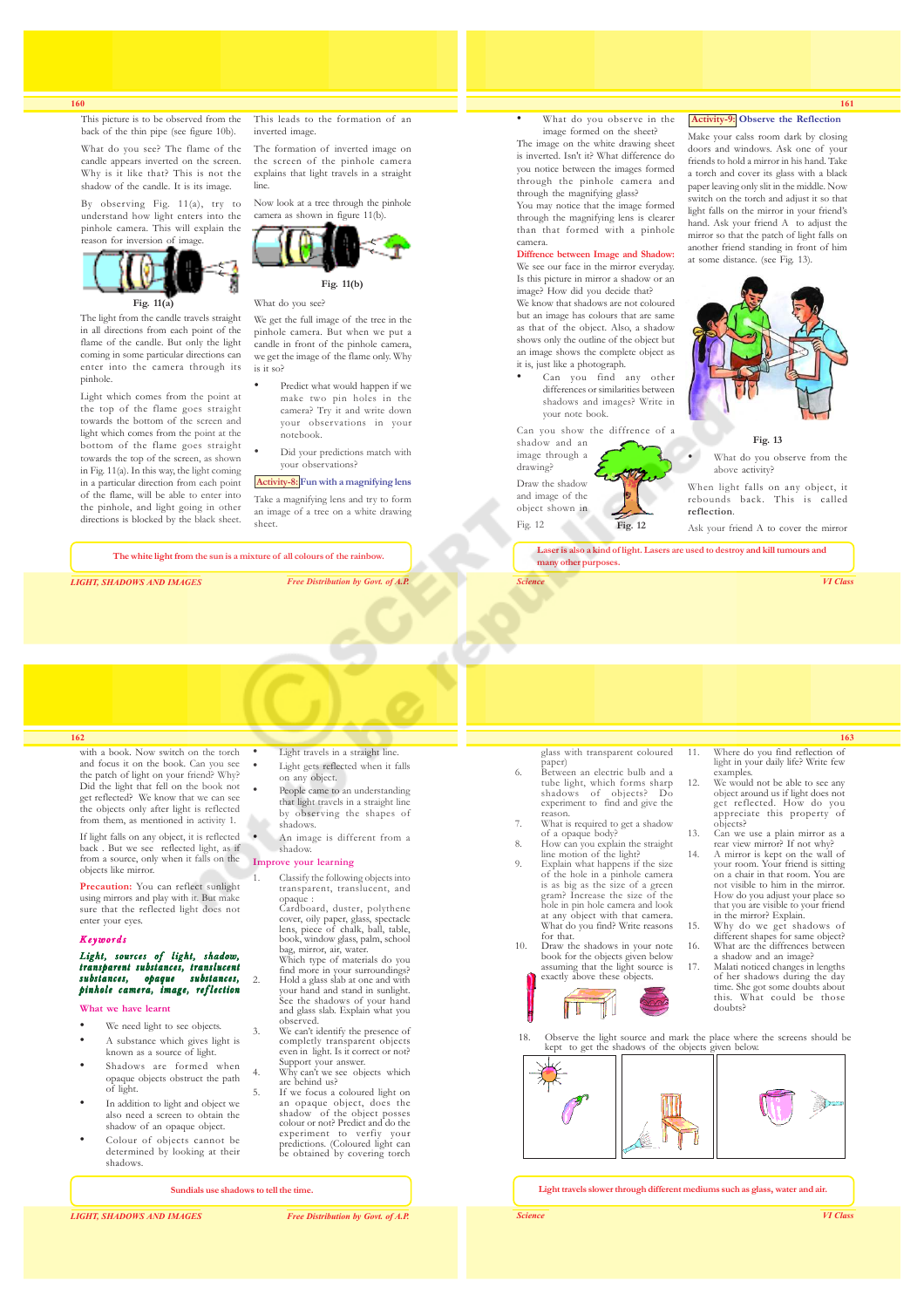# **16** *Living and Non-Living*

Ventkatesh likes his blue shirt which he bought in the previous year. Now it does not fit him. He wants to alter it. He went to a nearby tailor shop along with his friend Tanvir. The tailor refused to alter the shirt because he said that it is not possible to increase the size of a shirt. On the way back, the friends saw a dog lying on the roadside as if it was fast asleep. Ventkatesh wondered whether the dog was alive. "It is quite obvious that the dog is alive, Its stomach is telling us that it is alive. Look at it carefully." said Tanvir.

- Why do you think Venkatesh's favourite blue shirt does not fit him now?
- How will you decide whether the dog is alive or not?
- Can you decide whether a plant is alive or not by using the same reason?

There are many things around us; different types of plants, table, chair, soil, rock clothes, different animals, insects,



- birds. We can categorize them in various groups. Members of a common group share some common characteristics. In the previous chapter, we categorized materials as solids, liquids and gases. Another type of category is that of living things and non living things.
	- Do all living things share some common characteristics? What are these characteristics?
- To be a part of living group is it necessary to bear all the characteristics of living things?

**The seeds of an Indian Lotus plant remain viable for 300 to 400 years.**

*LIVING AND NON-LIVING Free Distribution by Govt. of A.P.*

# **Activity-1: Some things are living some things are non living**

List out as many living things as you can. Don't forget to give reasons for why you think something is living.

Chair and tables also have four legs like buffalo. But they can't move, why? Trees cannot move but they can produce seeds which give birth to new plants. How do we know whether some things are living and some others are non-living? You will

notice that there are many characteristics of living things. Do all living things have common characteristics that make them different from nonliving things?

**165**

• Do you know you are a living being? How can you say that?

**Activity-2: Compare characteristics**

Some characteristics that are listed in Table 1 tell you that you are a living being. Compare these characteristics with plants, animals and rocks.

| Table 1        |                               |              |              |            |              |
|----------------|-------------------------------|--------------|--------------|------------|--------------|
| S.<br>No.      | <b>Characteristics</b>        | In you       | In plants    | In animals | In rocks     |
| $\overline{1}$ | Growth                        | $\checkmark$ | $\checkmark$ | ✓          | $\mathsf{x}$ |
| $\overline{2}$ | Movement                      |              |              |            |              |
| 3              | Taking Food                   |              |              |            |              |
| $\overline{4}$ | Breathing                     |              |              |            |              |
| 5              | Getting rid of waste          |              |              |            |              |
| 6              | Respond to Heat               |              |              |            |              |
| 7              | Respond to touch              |              |              |            |              |
| 8              | Respond to light              |              |              |            |              |
| 9              | Giving birth to<br>young ones |              |              |            |              |

**A new born blue whale measures 20-26 feet (6.0 - 7.9 meters) long and weighs up to 6,614 pounds (3003 kg).**

*Science VI Class*

**166**

- Do plants and animals possess the same characteristics as you do?
- In which way do the characteristics of plants differ from you or from other animals?
- What characteristics are same in plants and animals?
- Do you agree that you are the same as other animals?
- What characteristics do you observe in rocks?

The things around us that possess the characteristics listed above are known as living things. Those which do not possess these characteristics are known as non-living.

Some of the characteristics are common in all living things. Can we say all characteristics listed in activity 2 apply to all living beings?

You know that plants are also living beings like us. Plants grow like we do but do they move like us?

Is it essential for a living thing to have all of these properties or could a thing be considered living if it has some of these properties? Let's take a closer look at the characteristics of living things. **Movement in living beings**

• How do the following living

beings go from one place to another? Observe the following table discuss in groups and write the way the organisms move. **Table 2**

| Living<br>organism | Means of<br>motion           |
|--------------------|------------------------------|
| Myself             | walk, run,                   |
| Housefly           |                              |
| Grasshopper        |                              |
| Frog               |                              |
| Snake              | crawls,                      |
| <b>Birds</b>       |                              |
| Fish               |                              |
| Plant              |                              |
|                    | Do you have more examples of |

different kinds of movements in animals? List them in your notebook. We see that plants don't move

like us. Should we consider them as living beings? There are some movements in plants

for example, closing and opening of flowers. Discuss in groups. List out the movements in plants. Track your discussions in your notebook. We say that plants don't move

- but we find plants of the same types in different locations. How is this possible? • Other than plantation by human beings there are many natural ways
	-

**The longest living cells in the body are brain cells which can live an entire lifetime.**

*LIVING AND NON-LIVING Free Distribution by Govt. of A.P.*

of seed dispersion. The seeds grow into plants and we feel that plants have moved from one place to another. Can you list these natural ways of seed dispersal? We will learn more about this in the next class.

## **Food and living beings**

We have seen in the chapters on food that we as well as all other animals need food for smooth functioning of different activities.

• Do plants also need food?

In the chapter "plants parts and functions", we have seen that some parts of plants like root, stem and fruits store food.

What are the sources of their food? Most of the plants absorb water and minerals from the soil and prepare their food in the presence of sunlight. The leaf is the place where the food is prepared.

#### **Do you know?**

We also prepare food. Is our process of preparing food the same as that of the plants? By using carbon dioxide, green colour substance in the leaves and sunlight plants prepare their own food. This is called photosynthesis.

**Growth in living beings**

You notice that kittens, pups and chicks grow into adults. You become taller every year. Similarly, a seed germinates into a plant. Some plants grow day by day into trees. A human child grows into man/woman. Plants also produce branches that show their growth. They grow throughout their life but we don't grow like that. We will grow upto certain age and height. But some parts of the body grow throughout our life. Think what those parts are?





**Activity-3: Grow - Doesn't Grow** ou listed several living things in activity 1. How do they grow? Analyze your observations. Also add some things that don't grow. Record in table 4.



**167**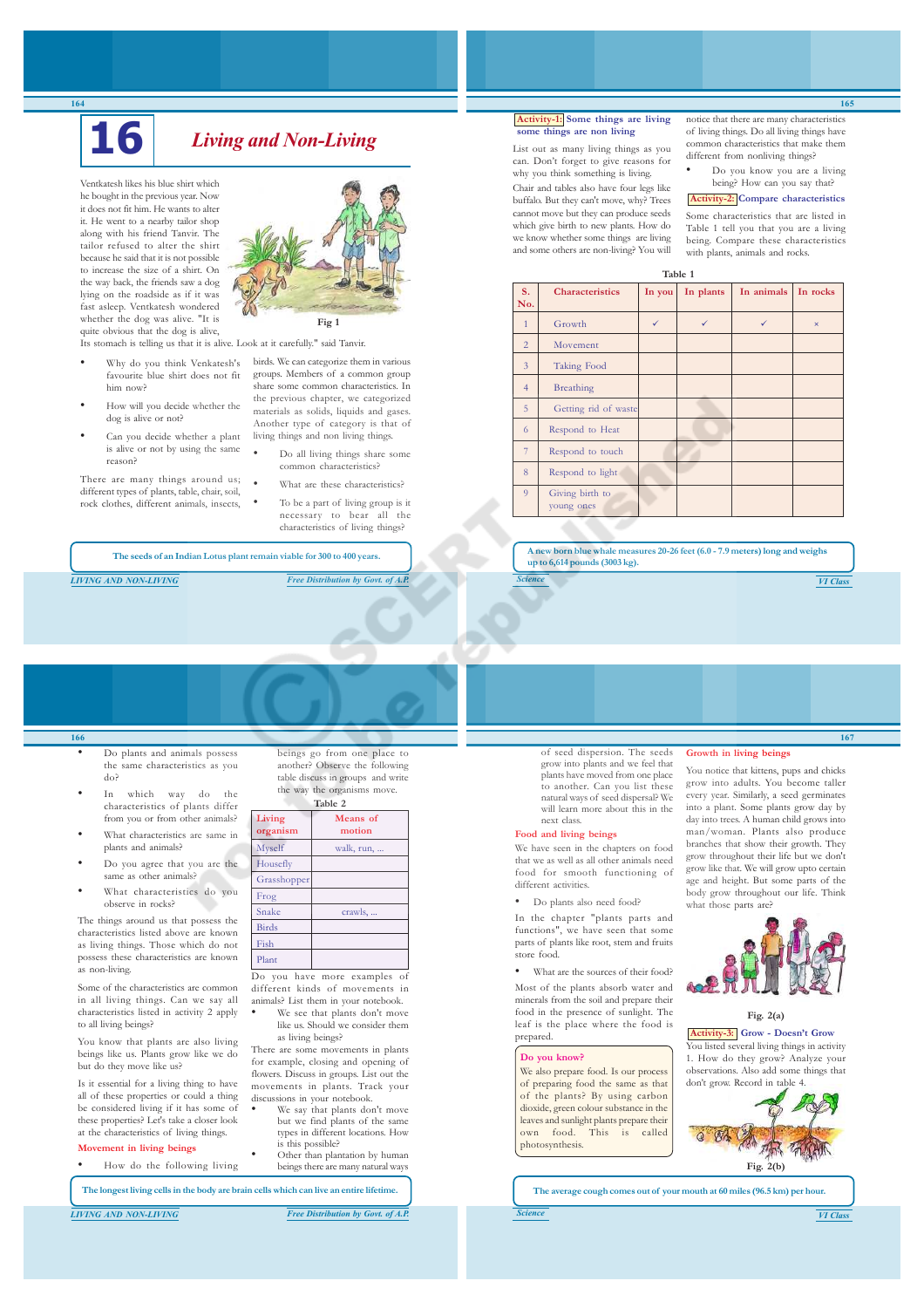| Grows for a<br>certain period | hen,  |
|-------------------------------|-------|
| Grows throughout<br>its life  |       |
| Doesn't Grow                  | rock, |

**Table 3**

- Do all living things grow throughout life?
- Pick up any item from the column 'doesn't grow' in the above. Does it need food?
- Do you grow for life time or not why?

If we grew like trees, how would we look like? It's funny to think. Have you read stories of Lilliputs, David and Goliath?

Non-living things cannot grow. Growth is also a characteristic feature of living things. Is it common to all living things

#### **Do all living things breath**

Observe the abdomen of a cow when it is in rest position. How is it? It moves slowly. This shows that the cow is breathing. If you keep a finger in front of your nose, you feel air coming out of your nostrils. When we breathe in or inhale, air moves from outside to inside our body. When we breathe out or exhale the air inside comes out

**An egg white is made mainly of a protein called albumen**

• Do all birds have noses? How do they breathe?

Fish can't remain alive in air. How might they breathe while remaining in water?

Do all living things breathe? Do plants breathe like us? We know that they don't have a nose. How would they breathe? Let us try to understand

## **Activity-4: Plant has nose**

Take any fleshy leaf like, alovera. Peel from it and put it on a slide. Observe this under a microscope. You will see the structures as shown in Fig. 3. They are called stomata. These are useful for exchange of gases.



**Fig 3 (a) Fig 3 (b) stomata**

#### **Do all living things get rid of their waste?**

We know that all living things take in food. After digestion, wastes have to be removed from the body. Our body produces different types of waste materials during different life processes. When we work hard our body becomes

*LIVING AND NON-LIVING Free Distribution by Govt. of A.P.*

## wet with sweat. This is a waste material. The process of getting rid of wastes is called **excretion**. In what forms do animals excrete?

Animals excrete wastes in different forms - dung, urine, sweat etc. Plants also excrete their wastes but this is not

in the same way as animals. Have you ever observed sticky substance on the stems of trees? Actually this gummy substance are the

excretions. Generally we feel that excretions are useless and foul smelling material.

But excretory products of animals are used as manure. Secretions of plants like, gums and resins, are also useful for us. **Living things give birth to young ones**

**Fig 4(a)**

## **Activity-5: Egg or Baby**

Make a group with 4 or 5 students. List out birds and animals from your surrounding. How do they produce their young ones? Write in table 5 whether they lay eggs or they give birth to young ones. Write the table in your note book and Extend the list.



| Animals/ birds<br>that lay eggs | Those which<br>give birth to<br>young ones |
|---------------------------------|--------------------------------------------|
|                                 |                                            |
|                                 |                                            |
|                                 |                                            |
|                                 |                                            |
|                                 |                                            |
|                                 |                                            |

**Table 4**



**Fig 4(c)**

Birds and animals that lay eggs for giving birth to young one are known as **oviparous**. Those which give birth to young ones without laying eggs are known as **viviparous**.

**The leg muscles of a locust are about 1000 times more powerful than an equal weight of human muscle.**

*Science VI Class*

**171**

## **170**

Can plants be classified as Oviparous or Viviparous?

We know that seed germinates into plants. This means that plants also produce their young ones. Seed germination is one of the ways of doing this.

Are there any other ways in which plants produce their young ones?

**Table 5**

**Response to stimulus Activity-6 : What will happen** When you step on a sharp object what would you do? You will take back your feet. Is not it? Discuss with your friend how we would we respond in the conditions given in table 5

| <b>Stimulus</b>                              | Response                             |  |
|----------------------------------------------|--------------------------------------|--|
| When you step on a sharp object              |                                      |  |
| Touch a flame or fire                        |                                      |  |
| Touch ice-cream                              |                                      |  |
| See a bright light                           | Blink,                               |  |
| Get bitten by an ant or mosquito             |                                      |  |
| When you hear the word 'tamarind'            | Mouth waters,                        |  |
| All living beings possess the characteristic | How does this plant respond when you |  |

All living beings possess the characteristic feature of response to stimulus.

- Do other animals also respond to stimuli like us?
- Do plants respond to stimuli like animals?

#### **Activity-7 : Atti-Patti**

It is very intresting to observe a touch me not (Atti-patti or mimosa)plant. Touch it. Record your observations.



**Fig 5**

touch it? How much time does it take to return to its previous position?

*LIVING AND NON-LIVING Free Distribution by Govt. of A.P.*

This observation explains that plants also respond to stimulus. Some plants bloom in the morning and some at night. These respond to sunlight. When winter comes many trees shed their leaves. They respond to change in temperature.

#### **Activity-8: Response to light by earthworms**

Get an earthworm from nearby, moist soil. Take a glass jar. Cover half of the glass jar with black paper as shown in Fig. 6. Put some soil in the jar and put the earthworm in the jar. Close the jar with a lid that contains small holes, to allow air into the jar. When earthworm crawls out of the covered portion, shed some light on the jar. What happens?



#### **Fig. 6**

When we shed light on the earthworm it moves to the dark portion. It seems that earthworms show response to stimulus, in this case light.

## **Seeds - Living or not**

Seeds are produced from plants. We know that plant is a living being. Can we say that seeds are also living? Let us discuss what characteristics of living beings seeds have?

- Does a seed take in food? From where?
- Will it die if stored for a long time? What happens when a seed is
- sown in soil?

Seeds germinate and<br>turn into a whole turn into a whole plant. So we can say that seed is a living thing. Can you think of any way of deciding whether dry **Fig. 6(a)**

seeds are living? Venkatesh noticed that growth, breathing, excretion, taking food, giving birth to young ones, response to stimulus, movement are some of the characteristics of living beings. He also observed that these are not common among all living organisms.

But, non-living things do not possess these characters. He observed that people depend upon both living and non-living things. Generally we are told that the plant is dead when it has dry leaves and stem. If an animal doesn't

**The average human brain has about 100 billion nerve cells**

**169**

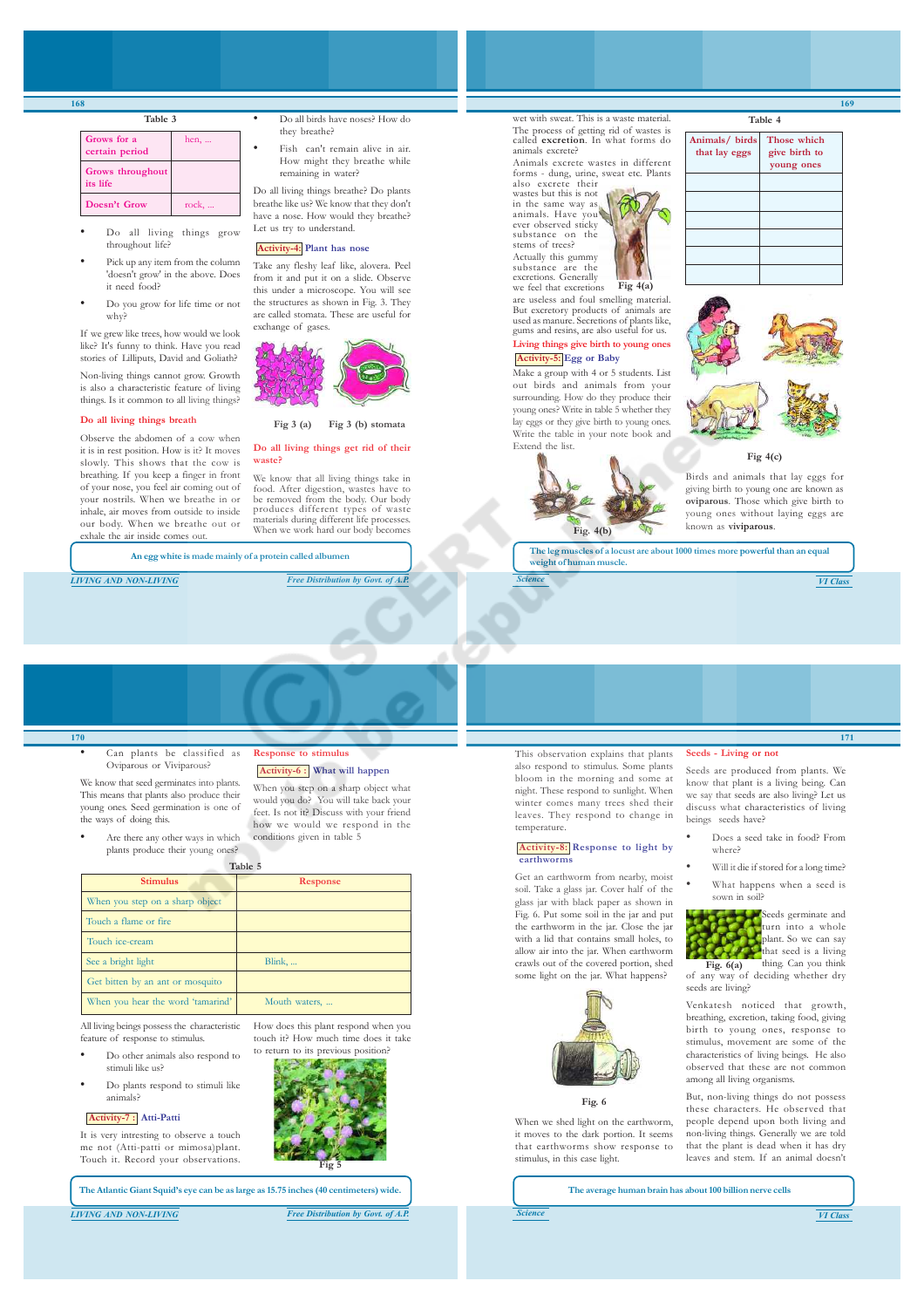



show living characteristics, we can say that the animal is dead. Is a dead plant or a dead animal non-living?

Dead plants, animals or any other living beings decompose to form non-living constituents. So we can't say dead things are non-living things. They are intermediate things between living and non-living things.

#### **Living things under a microscope**

The letters in a book are quiet small. What do old people do to read books? Children frequently play with magnifying lens. When we see objects through magnifying lens they seem to be bigger than their actual size.

## **Activity-9 : Prepare your own magnifier**

Collect an used electric bulb. Remove its filament. Fill water in half of the bulb. See a book through this bulb. Do the letters in the book seem bigger?

Are all things around us visible to us? Name some small animals that you see.

**The human heart creates enough pressure to squirt blood 30 feet (9 m).**

organisms.

**What is a microscope?**

Microscope is an instrument with the help of which we are able to see minute things that we cannot see with our eyes. It works like a hand or magnifying lens but it is much more powerful.

*LIVING AND NON-LIVING Free Distribution by Govt. of A.P.*

Can we see mouth and antenna of ants and small insects with our naked eye? When you touch flowers, a yellow colour powder sticks your fingers. If you want to know what it is, what can you do? We cannot see all things around us with our naked eye. Because those things like antenna of ants, yellow powder of flowers are very small. In the living world there are some things that are not visible. We cannot see them. We can see those small organisms under a microscope. Living beings that we can see only under the microscope are called micro-organisms. Let us try to understand about a microscope and then use it for observing some micro-



Basically, there are two components in a microscope - the structural component and the visual components

Structural components are the head/ body, base and arm. Visual components are eyepiece, objective, nosepiece, coarse and fine adjustment knobs, stage, aperture etc.

Fig. 8 shows a labeled diagram of a compound microscope. Taking its help identify different parts of microscope in your school.

Now we want to see some microorganism. Where can we find them?

#### **Activity-10: Bread Mould**

Generally our elder say that we should not put wet spoons in pickle jars. Why do they say this? When you put wet spoons in a pickle jar, the pickle will spoil.

What happens when you pack bread or vegetable and keep for a couple of days? You observe that they become rotten and there is a foul smell. We can see thin, thread like grey colour substance. After some days this grey colour substance turns black. If you touch this material black colour substance sticks to your fingers.



Collect this rotten material and observe it under a microscope. Note your observation and discuss with your friends. Draw the structures seen by you under the microscope.

**Bacteria are found everywhere - in air, water, soil, animals, people and food.**

*Science VI Class*

**173**

## **174**

These tiny thread like structure are commonly called mould. Can we say that mould is also living?

The mould that develops on spoiled material is able to produce new mould. It grows. So we can say the mould is also living.

We all know that cows gives us milk. So they are useful. Do micro-organisms help us in any way?

- Why is idly mixture prepared the day before?
- Why do we add little amount of butter milk to milk to get curd?

#### **Activity-11: Let us see microscopic organisms**

Take the watery substance in curd. Put a drop of this substance on a glass slide. Cover it gently with another slide. Observe this under a microscope. Note your observations. Draw a picture of what you see under the microscope.

The micro-organisms that you see under the microscope are called bacteria. Bacteria are in different shapes. The bacterium that you see in curd is helpful. This bacteria helps to convert milk into curd.

#### **Are bacteria harmful?**

Discuss with your teacher how bacteria are harmful. Some bacteria cause

**Some moulds are used in food production such as cheese manufacture**



without bacteria. When you suffer from a disease, the doctor advises you to take boiled water. Are there micro-organisms in water? Is the water that you drink regularly, pure?

#### **Activity-12: Micro organisms in water**

Collect water samples from a pond, well, bore well. Keep them separately. Put a drop of water on a slide. Keep another slide on it. Observe under microscope. What type of micro-organisms do you see in water samples? Do all water samples have the same type of microorganisms? Is there any water without micro-organisms? Which water contains larger number of micro-organisms? Draw what you have observed. Describe the shapes of the microorganisms.

Which water contains larger number of micro-organisms? Why?



### **Fig. 11**

• What difference do you find in the appearance of microorganisms in pond water and bore well water?

Thus we see that micro-organisms are present everywhere, although they are not visible to naked eyes. From our activities, we could see only a few of them. But there is a vast world of micro-organisms and they are all part of the living world.

## Keywords

Living things, non-living things, breathing, response, stimulus, movement, micro-organisms, microscope

#### **What we have learnt**

- There are living and non-living things around us.
- When living things lose their life they become dead.

form non-living things.

- Dead is an intermediate stage between living and non-living things. Dead material decomposes to
	- 6. What is the use of microscope?

**In humans the compound used to transport of oxygen in respiration is known by the name haemoglobin.**

**175** Living things possess characteristics like growth, breathing, excretion, movement, response to stimulus and giving

• Among living things, plants and trees can't move like animals.

birth to young ones.

- Seed is also a living thing but it doesn't have all characteristics of the living world.
- We can see minute things under a microscope.

## **Improve your learning**

- 1. List out common characteristics of living things.
- 2. Why do cockroaches come out of their places when lights are put out?
- Which characteristics are same in both living and non-living things?
- 4. Which of the following are derived from living things : sugar, coconut oil, pen, rice, fan, omelet, bus, wooden chair, garland, mango, clothes, fruit juice.
- 5. How can you say that a tree is living even though it doesn't move?
	-

*LIVING AND NON-LIVING Free Distribution by Govt. of A.P.*